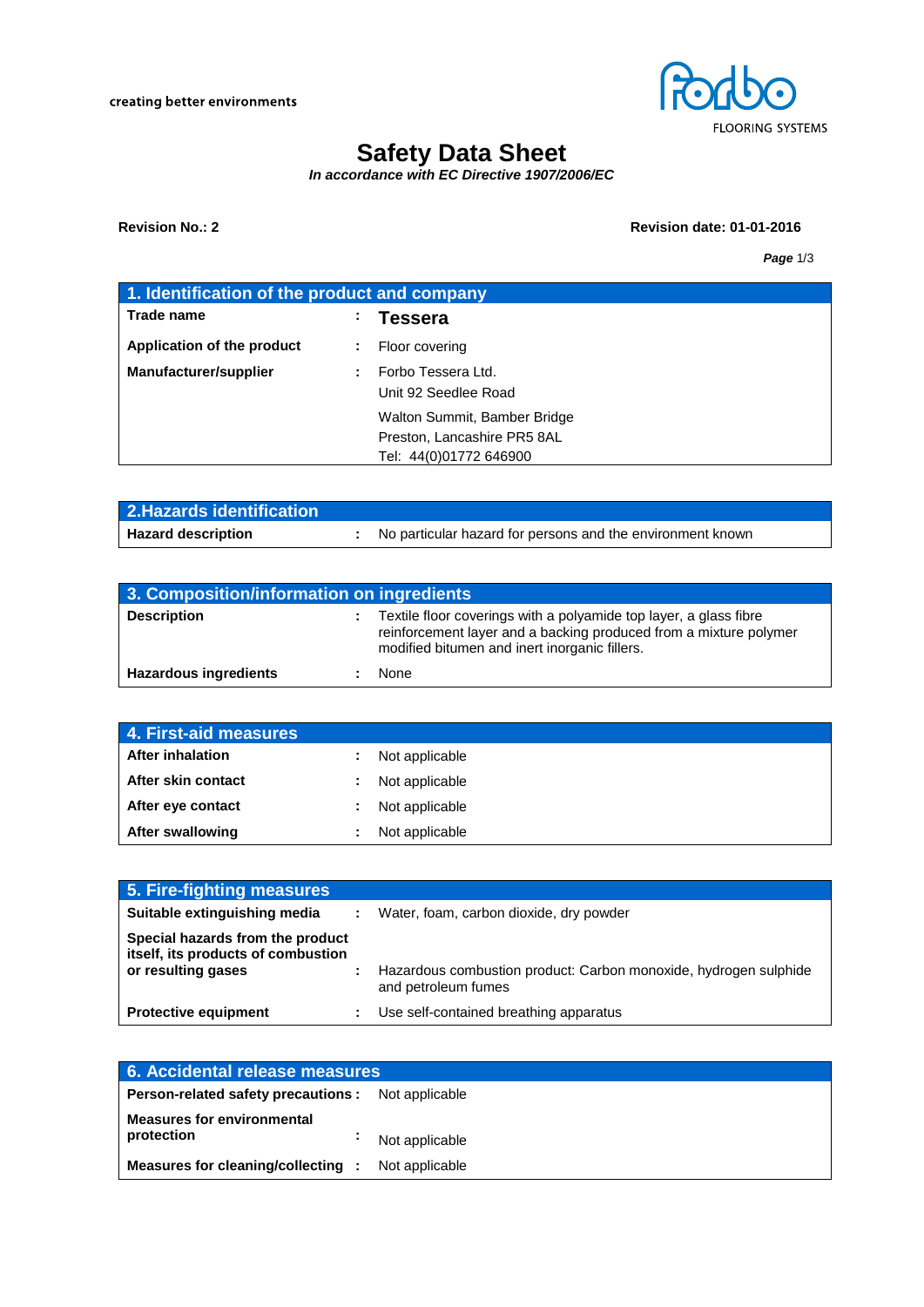creating better environments



# **Safety Data Sheet**

*In accordance with EC Directive 1907/2006/EC*

**Revision No.: 2 Revision date: 01-01-2016**

*Page* 2/3

| 7. Handling and storage       |                              |
|-------------------------------|------------------------------|
| Information for safe handling | No specific measure required |
| Information about storage     | No specific measure required |

| 8. Exposure controls/personal protection                           |  |                               |
|--------------------------------------------------------------------|--|-------------------------------|
| Ingredients with occupational<br>exposure limits to be monitored : |  | Not applicable                |
| General protective and hygienic<br>measures                        |  | No specific measures required |
| <b>Respiratory protection</b>                                      |  | Not applicable                |
| <b>Hand protection</b>                                             |  | Not applicable                |
| Eye protection                                                     |  | Not applicable                |
| <b>Skin protection</b>                                             |  | Not applicable                |

| 9. Physical and chemical properties |  |                                                                                   |
|-------------------------------------|--|-----------------------------------------------------------------------------------|
| <b>Physical state</b>               |  | Textile floor covering                                                            |
| <b>Form</b>                         |  | Tile                                                                              |
| Colour                              |  | Various colours and patterns                                                      |
| Odour                               |  | Weak odour                                                                        |
| <b>Melting point</b>                |  | Nylon: approx. 240 $^{\circ}$ C; Bitumen: softening point approx. 86 $^{\circ}$ C |
| <b>Flash point</b>                  |  | Not applicable                                                                    |
| Danger of explosion                 |  | Not applicable                                                                    |
| <b>Density</b>                      |  | Range from 230 kg/m <sup>3</sup> to 510 kg/m <sup>3</sup>                         |
| <b>Solubility</b>                   |  | Insoluble in water                                                                |

| 10. Stability and reactivity        |                                                                     |
|-------------------------------------|---------------------------------------------------------------------|
| <b>Thermal decomposition</b>        | Function of the exposure time; for instance 200° C after 2 minutes  |
| <b>Hazardous reactions</b>          | No hazardous reactions                                              |
| Dangerous decomposition<br>products | The thermal decomposition of the product releases hydrogen sulphide |